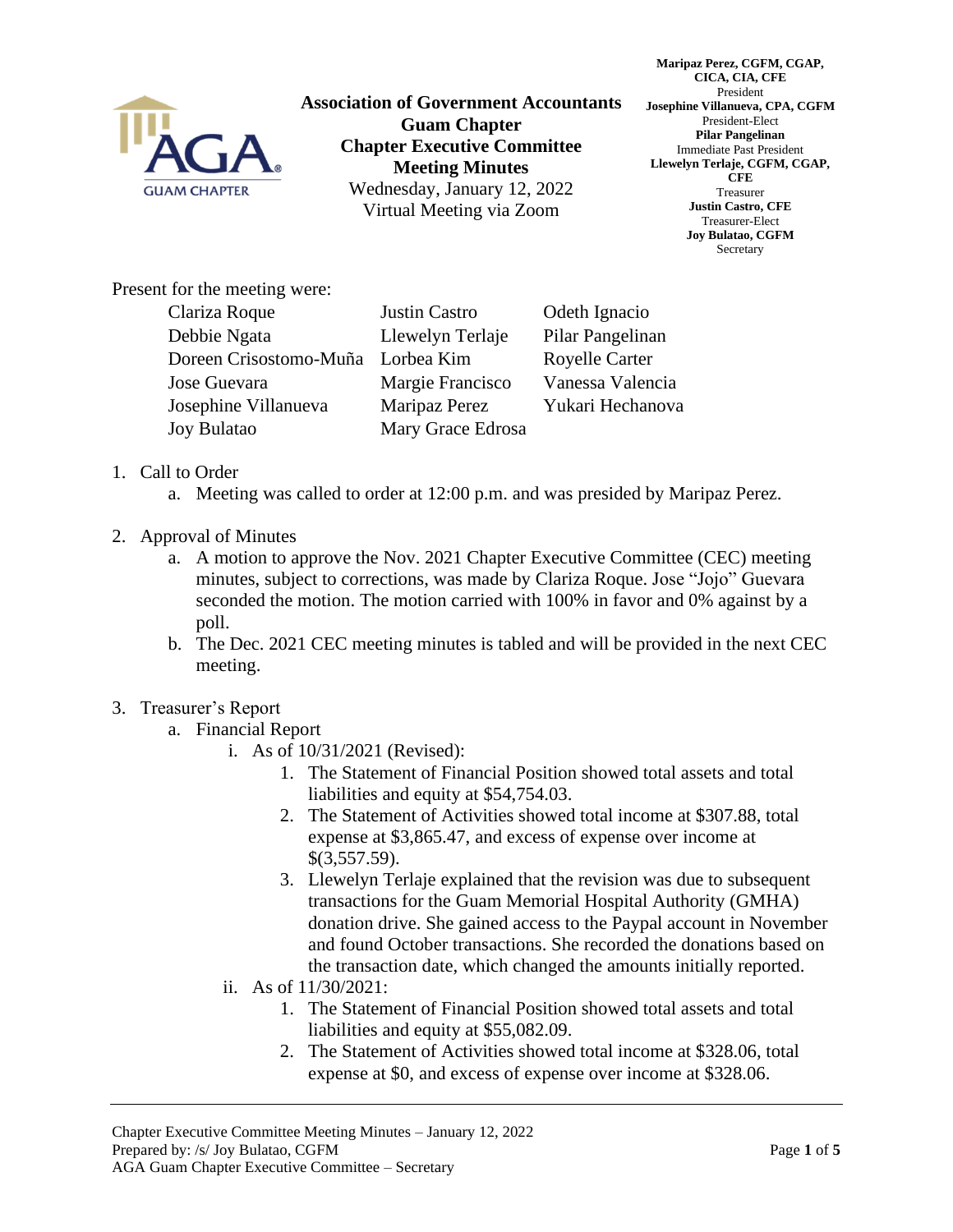

- iii. As of 12/31/2021:
	- 1. The Statement of Financial Position showed total assets and total liabilities and equity at \$55,082.09.
	- 2. The Statement of Activities showed total income, total expense, and excess of expense over income at \$0.
- iv. A motion to approve the Oct. (revised), Nov., and Dec. 2021 financials, subject to audit and corrections, was made by Yukari Hechanova. Jojo seconded the motion. The motion carried with 100% in favor and 0% against by a poll.
- b. Finance Committee Updates
	- i. Llewelyn submitted the bank signatory forms to Bank of Guam and stated that her point of contact was off-island. She worked with Coast 360 to revise the forms several times and will meet with them tomorrow to finalize. Maripaz asked if she or Josephine Villanueva were needed for the meeting. Llewelyn replied no but will inform them otherwise.
	- ii. Llewelyn stated that the \$150 accounts receivable from the Guam Department of Education (GDOE) was pending resolution. Maripaz confirmed that Llewelyn and Fierce Catoc submitted a memo; and will include the topic for discussion during the next meeting.
- 4. President's Report by Maripaz
	- a. Guam Chapter Policies and Procedures
		- i. Maripaz will email the final draft Standard Operating Procedures (SOPs) to the CEC today. She will reach out to Yuka and another CEC member to do a cold read before presenting it to the CEC for approval. The SOPs will complement and guide the CEC on the implementation of the by-laws.
	- b. Guam Economic Development Authority Qualifying Certificate Community Contribution Grant Application
		- i. Josie shared that the Chapter applied for \$25,000 but was not selected for the award. The funds were to be used for scholarships and to subsidize training or conference costs/fees. Fourteen entities were awarded and were mostly nonprofit organizations for social services.
		- ii. Josie will continue to search for international scholarships or other opportunities outside of Guam.
- 5. Committee Reports
	- a. Accountability (Citizen Centric Report or CCR) by Doreen Crisostomo-Muña
		- i. Doreen stated that she followed-up with Dessamine Vince Cruz from AGA National on the status of the CCRs and is pending Dessamine's reply. Doreen and Debbie Ngata completed their review of CCRs for AGA National.
	- b. Awards (Achievements in Chapter Excellence) by Maripaz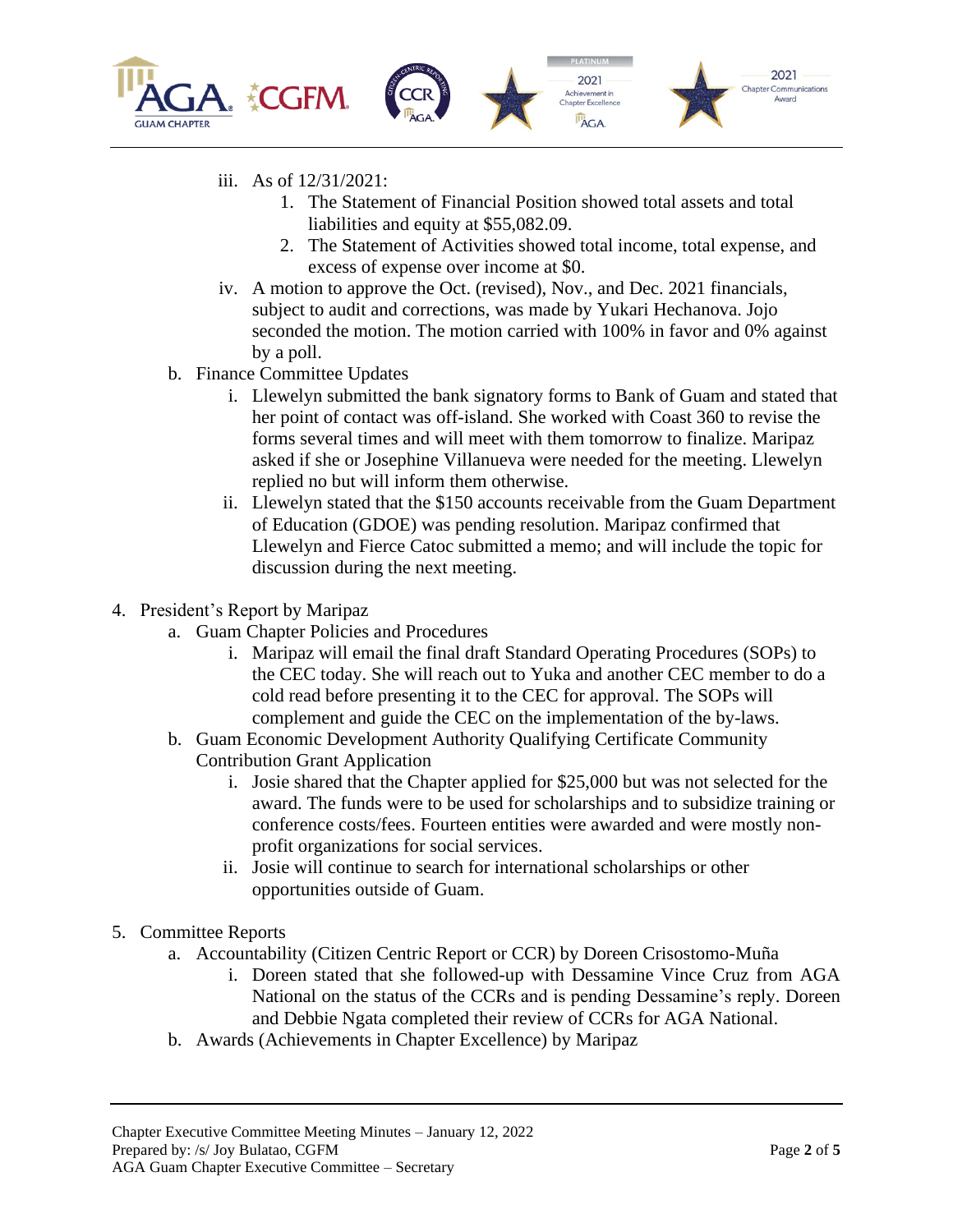

- i. Maripaz stated that the Chapter met the Nov. 30, 2021 deadline. The second post report is due Feb. 28, 2022 and will cover Committee activities from Dec. 2021 to Feb. 2022.
- c. By-Laws by Maripaz
	- i. Maripaz stated that the SOPs were to be finalized by the Feb. 2022 CEC meeting.
- d. Certification/Certified Government Financial Manager (CGFM) by Josie
	- i. Josie reported that, as of yesterday, there are 34 active CGFMs but should be 35 with Odeth Ignacio. Justin Castro and Jerricho Garcia are new CGFMs. All three are waiting for their experience eligibility.
	- ii. Josie stated scheduling the third Coffee Klatch catch up in Feb. 2022. It would most likely be virtual depending on changes with the COVID-19 restrictions.
	- iii. Josie contacted the Legislature to ensure that the legislative resolution for CGFM month occurs in late Feb. 2022 in time for the March celebration.
	- iv. Josie is looking into providing free trainings for future and current CGFMs.
		- 1. She reached out to Jason Katigbak to invite a visiting professor from the University of Guam (UOG) to help with the training, and to Dave Sanford from the Guam Society of Certified Public Accountants and Guam Board of Accountancy (GBA). She asked the CEC if they could provide topics for these trainings.
		- 2. She stated that the training for future CGFMs will be up to two hours, with the first hour on motivation and the second hour on experiences of the CGFMs.
	- v. Josie and Mary Grace Edrosa yesterday decided to schedule presentations to government agencies in the following order: the Department of Administration (DOA), the GDOE, the Guam Community College (GCC), the UOG, and the Port Authority of Guam.
		- 1. Grace added that she will coordinate the virtual presentation with the DOA Director. DOA is first because it is one of the agencies that have plenty of accountants. Grace is hopeful that the presentation will encourage those who scheduled to take the exam, especially for the one that was unsuccessful in her attempt at passing the first exam.
		- 2. Maripaz asked Josie and Grace to inform the CEC if panelists are needed for the presentation.
	- vi. Josie shared that the UOG Junior Accountants Society invited the Chapter to present on Feb. 24, 2022. The CGFM and Membership Committees and Maripaz will do a presentation on the CGFM.
- e. Communications Newsletter by Debbie
	- i. Debbie stated that she received the January 2022 guest speaker information from Pilar, and two emails relative to FASB and UOG's visiting professor from Taling Taitano. Debbie asked the CEC for more articles, especially for Membership Mondays. There are only enough Membership Monday articles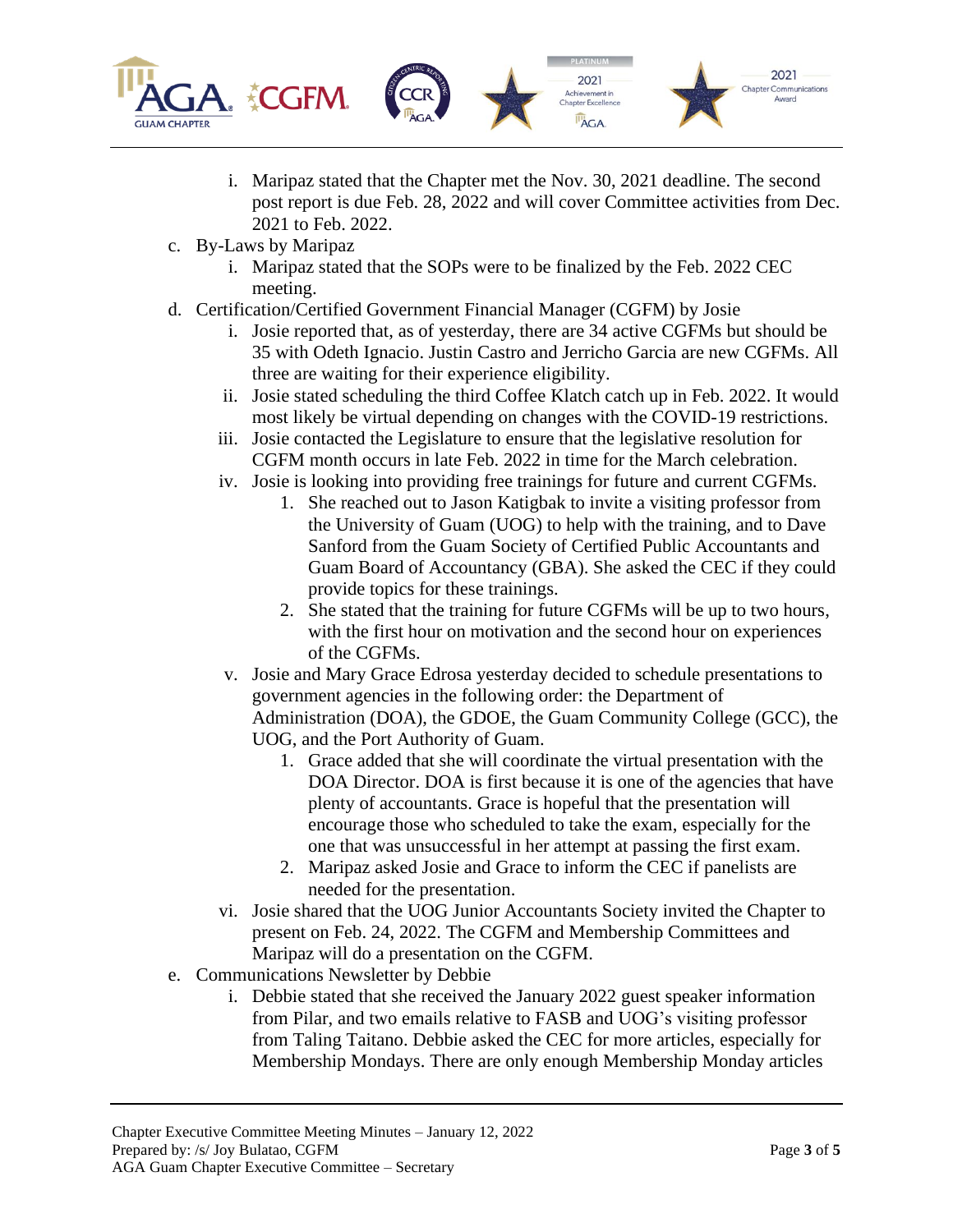

until Feb. 14, 2022. She also asked for recommendations of which CGFMs to be featured for March.

- 1. Doreen asked there appears to be a lack of interest in the UOG visiting professors' courses. Debbie replied she received only their profile information and that they were sponsored by the GBA. Maripaz stated that the Chapter was soliciting free training worth two Continuing Professional Education units (CPEs) from the professors, like past trainings taught by Dr. Billy Morehead and Dr. Mark Morgan.
- f. Communications Website Tabled
- g. Community Service by Vanessa Valencia
	- i. Vanessa stated that the Solo Community Service is the only service in January 2022. The Bus Stop community service event, scheduled for Jan. 8, 2022, was cancelled due to the increase in COVID-19 cases.
	- ii. Vanessa stated that the Committee will be providing Yuka the \$1,074.68 check from the GMHA equipment drive.
	- iii. Vanessa stated that the Committee planned to host donation drives for the American Red Cross in Mar. 2022 and Guma San Jose in Apr. 2022. The Committee is looking for other services, such as career days and cleanups.
	- iv. Maripaz confirmed with Margie Francisco that about 400 lbs. of donations were collected from the Canned Food Drive for the Catholic Social Services.
- h. Education by Maripaz
	- i. Maripaz stated that Rodalyn Gerardo emailed the members their CPE certificates as of Nov. 2021. Maripaz asked to email her and/or Rodalyn if certificates were not provided.
- i. Membership by Jojo
	- i. Doreen asked the CEC if they saw the AGA National's post in Membership Matters about the Chapter's initiatives. Maripaz replied no and asked Doreen if she could send a copy to herself, Clariza, and Debbie. Jojo added that the post was from last Monday or two Mondays ago.
	- ii. Jojo thanked Clariza for helping with contacting Megan Brien from AGA National to resolve Yukari Buccat's registration. Yukari reset her password to register through the National's website. She is now a Chapter member.
	- iii. Jojo presented to the CEC a 3-page draft flyer to market AGA membership.
		- 1. The first page was about membership benefits.
			- 2. The second page needs Debbie's assistance to add a "local flavor" to it. The Committee will give the draft to Debbie to insert snippets from the Chapter's Membership Mondays feature, using the AGA National's template for "What AGA Means to Me".
			- 3. The third page was about renewing membership through the AGA National website. The Committee encourages members to renew now and will send a reminder about the Mar. 31, 2022 deadline.